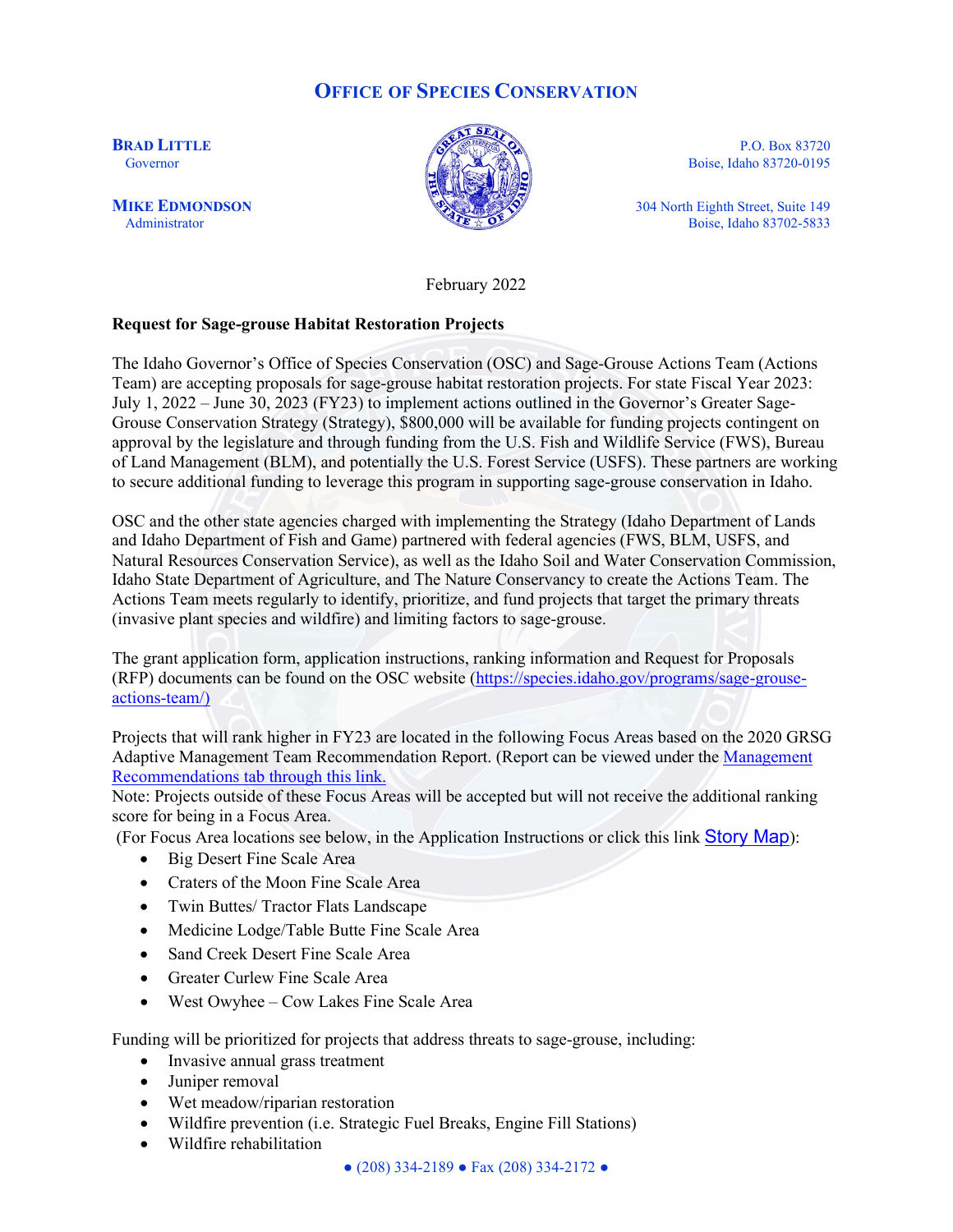Project ranking criteria will also emphasize:

- Collaborative project proposals that span multiple land ownerships and benefit large landscapes
- Projects on state and private lands
- Projects that provide matching funds
- Projects on federal land with completed NEPA analysis
- "Shovel ready" projects that can be completed by June 2023

# **Applications for this application period, FY23, must be received by Friday, May 6, 2022. Funds will be available to successful applicants on July 1, 2022.**

Submit applications electronically, in person, or by mail to one of the addresses below. Award notifications will be sent after projects are ranked and approved by the Actions Team mid-May.

| Mailing and hand delivery:           | Electronically:       |
|--------------------------------------|-----------------------|
| Idaho Office of Species Conservation | species@osc.idaho.gov |
| Attn: Joshua Uriarte                 |                       |
|                                      |                       |
| 304 N. 8th Street, Ste. 149          |                       |
| Boise, ID 83702                      |                       |

Your role in sage-grouse conservation across Idaho's rangelands is crucial to protect and restore key habitat areas and support the economic vitality of rural communities in Idaho.

For additional information or questions please contact Joshua Uriarte (OSC) at 208-332-1556, or [joshua.uriarte@osc.idaho.gov](mailto:joshua.uriarte@osc.idaho.gov).

# **Adaptive Management Team Focus Area/Fine Scale Recommendations**

### Big Desert and Craters of the Moon:

### **Management Recommendations:**

- Expand sagebrush restoration (seeding, planting)
- Expand cheatgrass treatment (herbicide spraying, seeding diverse perennial grass mix with forbs)
- Identify areas to improve wet meadow and riparian resources for late brood-rearing habitat.

### Twin Buttes

# **Management Recommendations:**

- Expand sagebrush restoration (seeding, planting) in critical winter and nesting habitat
- Improve protection of sagebrush in important winter habitat and migration corridors
	- o Fire prevention on public lands
	- o Limit brush control projects
	- o Conservation easements or land purchase of private tracts.
	- o Encourage the initiation of a Rural or Rangeland Fire Protection Association

# Medicine Lodge (Table Butte)

# **Management Recommendations:**

- Expand sagebrush restoration (planting, seeding, expanding existing winter areas)
- Work with NRCS and local conservation districts to identify potential ways to incentivize producers to swath in a manner to minimize direct mortality to sage-grouse (e.g., swath from inward to outward to push birds out)
- Identify areas to improve wet meadow and riparian resources for late brood-rearing habitat.
- Work with land management agencies, utility companies and private landowners to discourage
- raven perches and subsidies.

### Sand Creek

### **Management Recommendations:**